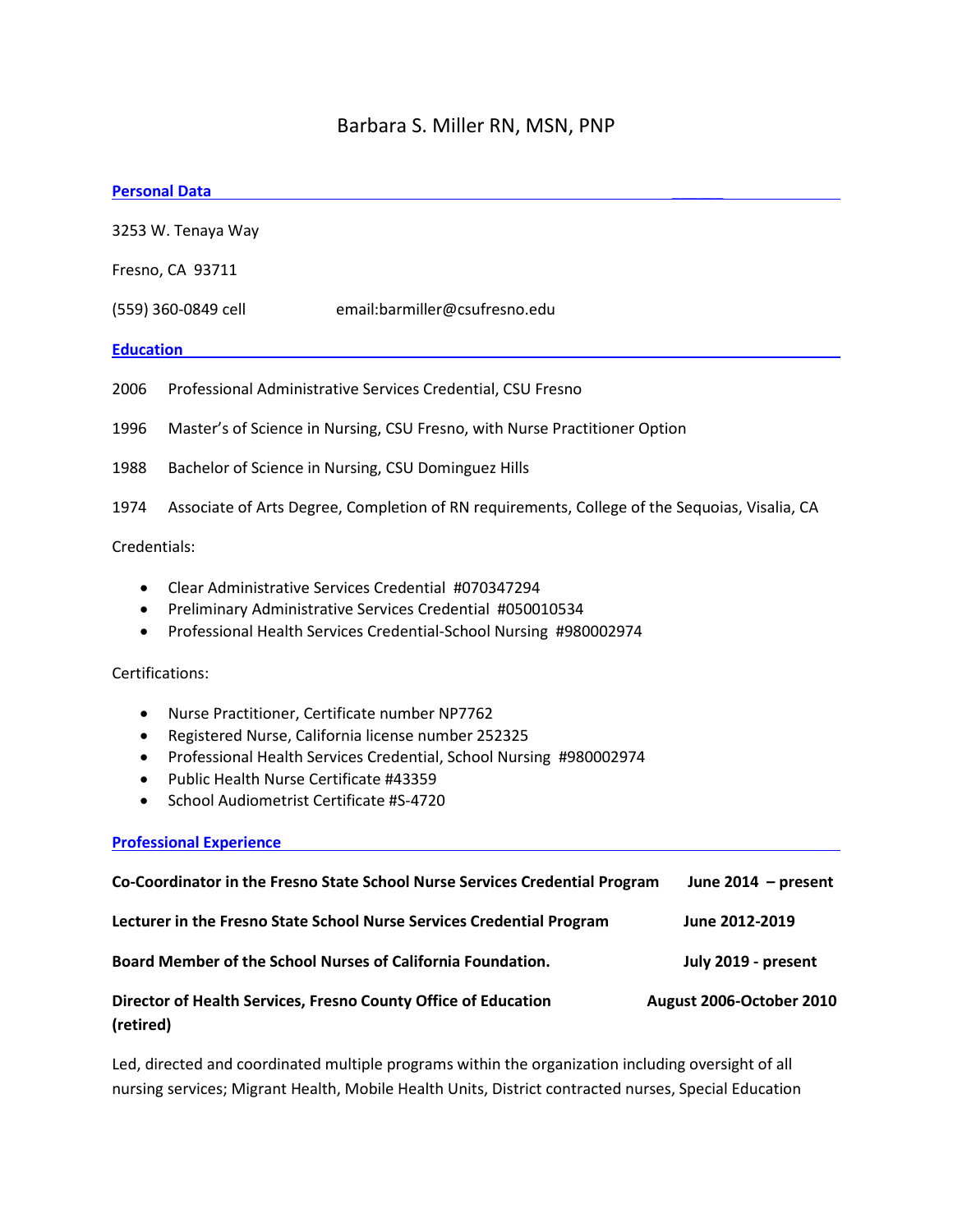program nurses; Coordinator of Cal-SAFE program 2006-2009; HIV/AIDS Coordinator; Local Educational Agency Medi-Cal Billing Option Program and Medical Administrative Activities Coordinator. Provided direction to school nurses and educational staff throughout Fresno County; developed policy and procedures; provided supervision and evaluation to Health Services personnel; provided multiple training opportunities for school nurses and administrators; offered yearly School Nurse Seminar Series consisting of monthly presentations; coordinated county wide vaccination clinics for the H1N1 pandemic.

# **Director of Health Services, Fresno Unified School District <b>Acker Act April 2004** -July 2006

Duties included full administrative responsibilities with a credentialed nursing staff of 80 and 20 support staff, oversight of LEA Medi-Cal Billing Option Program and Medical Administrative Activities, oversight of Student Health Center and Mobile Health Center, provision of monthly staff trainings, attended and served on a variety of committees and meetings at the local, county and state level.

# • **School Nurse/Pediatric Nurse Practitioner (FUSD) 1988-2004**

Provider of primary care services to students with the Child Health and Disability Prevention Program; initiated Professional Development lecture series for nursing staff; taught Asthma Education and Smoking Prevention classes to elementary students district wide; initiated, developed and taught prenatal classes at Sunnyside High School; initiated and chaired monthly meetings for all high school nurses to meet needs specifically related to secondary students; provider of school nursing services for K-12 students. Assisted with the Doctors Academy program development as an advisor, and developed a School Nurse Scholarship, donating \$500 a year to a student in the program focused on pursuing a nursing career.

# **Interim Coordinator, School Nurse Credential Program, CSU, Fresno 8/98 - 1/99**

Recruited by the department chair to assist as the Interim Coordinator during a transition when the current coordinator left for another position. Served as interim coordinator, part time lecturer and clinical instructor; chaired School Nurse Services Credential Program Advisory Board; advised prospective credential students regarding admission requirements and options; advised enrolled students regarding program planning and progression; processed the admission of students to the Credential Program; maintained files of students, applicants and preceptors; visited sites for student practicums; advised distance learning students regarding comparable coursework; networked with Department Chairs at the five host sites for the distance learning option program; provided exit evaluations; taught Nursing 186: School Nurse Practicum I.

- **Co-Advisor, School Nurse Services Credential Program 1/99-6/99** Part time Faculty, Lecturer and Clinical Instructor, Taught Nursing 185, Seminar in School Nursing; Nursing 187, School Nurse Practicum II.
- **Part time faculty for the School Nurse Credential Program 8/99-6/00** Taught Nursing 185, Seminar in School Nursing and, Nursing 184, Introduction to School Nursing; participated on School Nurse Advisory Board and School Nurse Committee.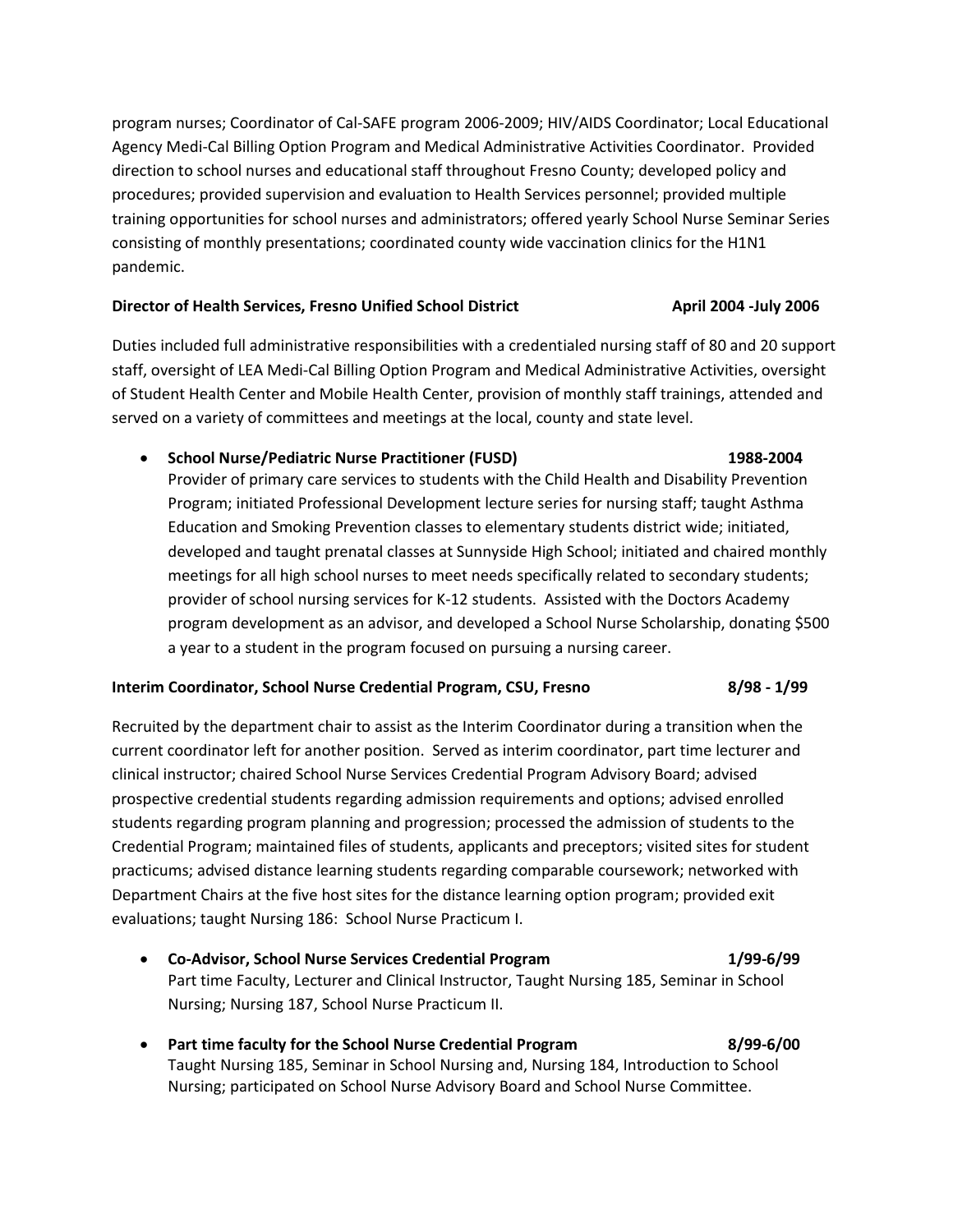| Pediatric Nurse Practitioner, Migrant Health, Fresno County Office of Education | 1995-1998 |
|---------------------------------------------------------------------------------|-----------|
| Provided primary care services to the migrant population in Fresno County.      |           |

#### **Staff Nurse, St. Agnes Medical Center 1987-1988**

Provided comprehensive obstetrical nursing care and coaching to patients in Labor and Delivery and primary care in the Nursery.

#### **Discharge Planning Nurse/Patient Educator Memorial Hospital, Exeter, California 1985-1987** Taught cardiopulmonary resuscitation for hospital staff and community, coordinator of Lifeline Program;

assisted with Nursing Administration duties as assigned and provided comprehensive health education to cardiac and diabetic patients.

# **Childbirth Educator, Kaweah Delta District Hospital 1983-1987**

Created, developed, and implemented first time Cesarean childbirth course; instructed Prenatal Classes.

# **Obstetrical Nurse, Tulare District Hospital 1976-1983.**

Provided comprehensive obstetrical nursing care in labor and delivery, post-partum, newborn nursery and intermediate care nursery; instructed prepared childbirth, cesarean childbirth and alternative birthing room classes.

#### **Staff nurse on orthopedics/neurology floor, Valley Medical Center, Fresno 1975-1976**

| <b>Honors</b> |                                                                                              |
|---------------|----------------------------------------------------------------------------------------------|
| 2009-2011     | California School Nurse Organization, State President                                        |
| 2007-2009     | California School Nurse Organization, State President-elect                                  |
| 2002          | California School Nurse Organization, California School Nurse of the Year.                   |
| 2001          | California School Nurse Organization, School Nurse of the Year, Central Valley Section.      |
| 1996          | Graduate with distinction, California State University, Fresno (Master's degree)             |
| 1995          | Sigma Theta Tau, Honor Society of Nursing, Graduate Nursing Student Scholarship<br>Award     |
| 1986          | Exeter Chamber of Commerce, Special Recognition for coordinating Citywide Banner<br>Project. |

# **Related Experience and Memberships**

| California School Board Association, School Health Advisory committee member      | 2006-2010 |
|-----------------------------------------------------------------------------------|-----------|
| Fresno County Department of Public Health, Emerging Infectious Diseases Taskforce | 2004-2020 |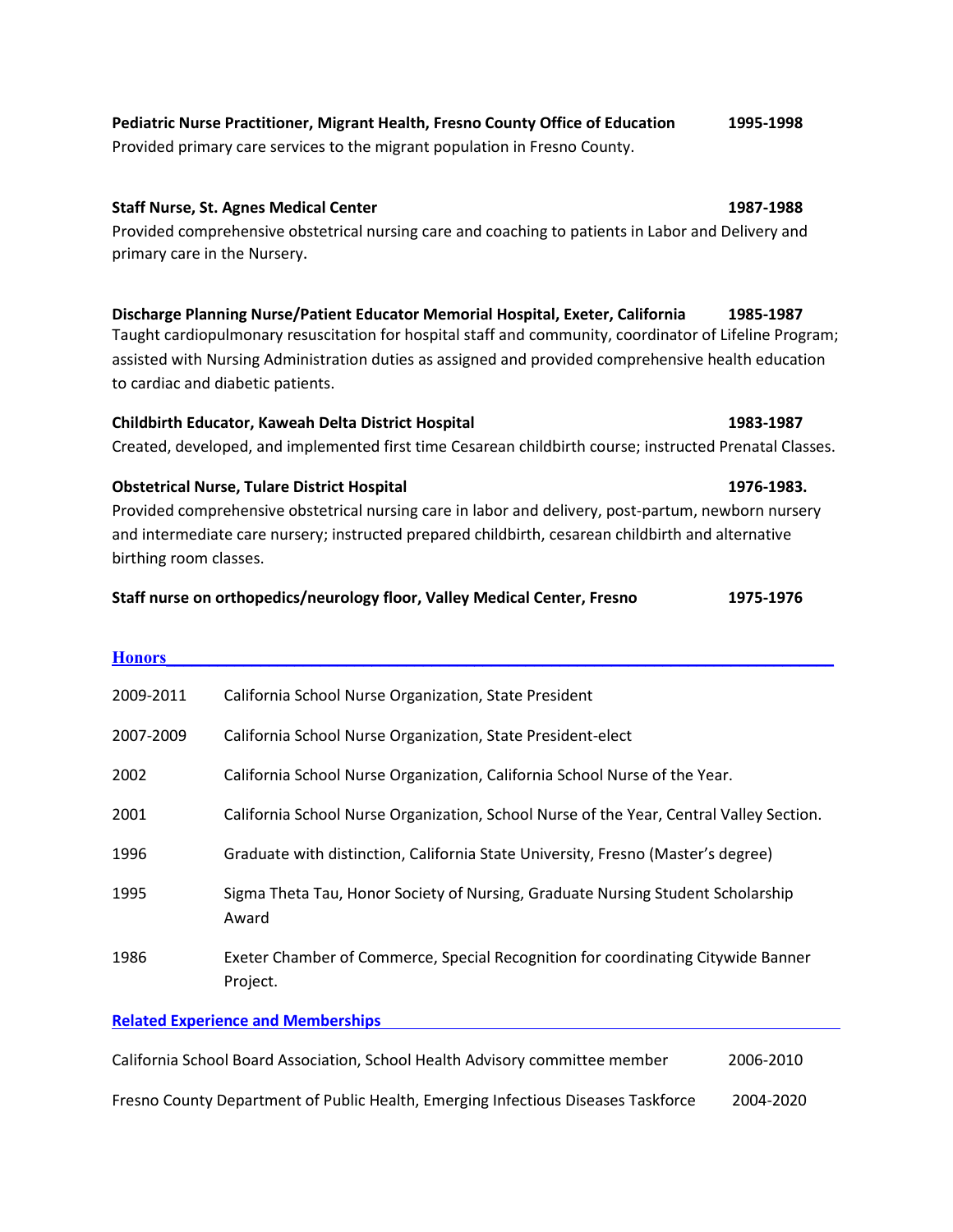|                                                                                         | Fresno Citizen Corp, Business, Industry, Government Taskforce member                                                                | 2006-2020 |  |  |
|-----------------------------------------------------------------------------------------|-------------------------------------------------------------------------------------------------------------------------------------|-----------|--|--|
|                                                                                         | Children's Hospital of Central California, Chair of the School Health Advisory Panel                                                | 2008-2020 |  |  |
|                                                                                         | Fresno Madera Immunization Coalition, Executive Committee member                                                                    | 2004-2010 |  |  |
| CSU Fresno, School Nurse Services Credential Program Advisory Board member<br>2004-2010 |                                                                                                                                     |           |  |  |
| <b>Publications</b>                                                                     |                                                                                                                                     |           |  |  |
| 2002                                                                                    | Miller, B., Rector, C. (2002). Distance learning in a school nurse credential program.<br>Journal of school nursing. 18(6): 338-45. |           |  |  |
| 1996                                                                                    | Master's Project - "A National Survey of School Nurses"                                                                             |           |  |  |
| <b>Professional Memberships</b>                                                         |                                                                                                                                     |           |  |  |
| 1989-2020                                                                               | California School Nurses Organization/National Association of School Nurses<br>(CSNO/NASN) member                                   |           |  |  |
| 2009-2011                                                                               | State President, California School Nurses Organization                                                                              |           |  |  |
| 2007-2009                                                                               | State President-elect, California School Nurses Organization                                                                        |           |  |  |
| 2009-2012                                                                               | American Nurses Association/California member                                                                                       |           |  |  |
| 2004-2010                                                                               | Association of California School Administrators (ACSA)                                                                              |           |  |  |
| 2006-2010                                                                               | California Association of School-Based Health Centers (CASBHC)                                                                      |           |  |  |
| 1999-2006                                                                               | Member, American School Health Association (ASHA)                                                                                   |           |  |  |
| 1994-2009                                                                               | Member, Sigma Theta Tau, International Honor Society of Nursing, MuNu Chapter.                                                      |           |  |  |
| 1993-2001                                                                               | Member, California Coalition of Nurse Practitioners.                                                                                |           |  |  |
| 1993-2010                                                                               | Member, National Association of Pediatric Nurse Associates and Practitioners (NAPNAP)                                               |           |  |  |

**California School Nurses Organization State President Position**

The President position is a six year commitment starting with two years as the President-elect, two years as President and two years as Past President. The president is the official spokesperson for the organization and oversees the main office and staff in Sacramento. CSNO is 'legislatively aggressive' closely following legislation that may affect the nursing profession and meeting frequently with legislators and speaking at Assembly and Senate hearings. The president provides guidance to the Board of Directors on all projects; oversees an annual conference and approves all items developed for publication, among other duties.